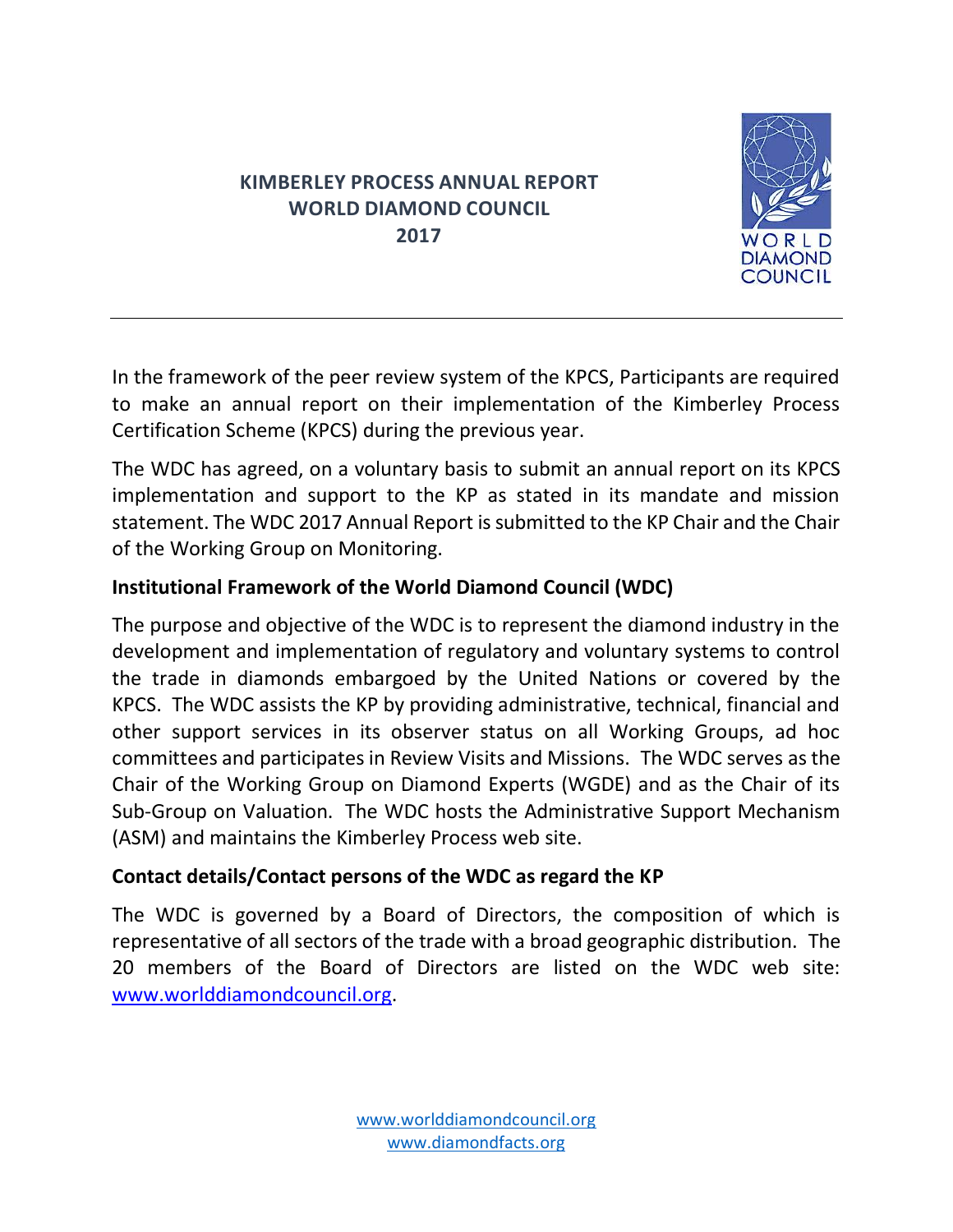The WDC Officers are:

- President Andrey Polyakov, ALROSA; [\(president@worlddiamondcouncil.org](mailto:president@worlddiamondcouncil.org)) and replaced in July by Vice President Stephane Fischler (AWDC), who immediately became the Acting President [\(president@worlddiamondcouncil.org\);](mailto:president@worlddiamondcouncil.org))
- Treasurer Ronnie Vanderlinden, USJC [\(treasurer@worlddiamondcouncil.org\)](mailto:treasurer@worlddiamondcouncil.org)
- Corporate Secretary and General Counsel Udi Sheintal (Israel Diamond Institute);[\(secretary@worlddiamondcouncil.org](mailto:secretary@worlddiamondcouncil.org) )
- Executive Director Marie-Chantal Kaninda [\(ed@worlddiamondcouncil.org](mailto:ed@worlddiamondcouncil.org))

### **WDC International Headquarters Address**:

580 Fifth Avenue, Suite 613 New York, NY 10036 +243 81 265 35 19 +1 347 694 0124

## **Members of the WDC**

The WDC currently has over 40 core members, from every sector of the diamond industry, including extraction (mining), wholesale trading of diamonds, manufacturing, and retail sale of diamonds or diamond jewelry. Some of these members represent more than one company or organization. The WDC also has members who represent affiliated services, such as banks and shipping companies. A list of all WDC members is available on its web site.

#### **Actions taken to support the KP in 2017**

During 2017, WDC continued its active participation in all Working Groups and committees of the KPCS.

- 1. The WDC KP Task Force (KPTF) committee members and WDC Executive Director attended most KP WG teleconference calls in 2017.
- 2. The WDC is a member of all KP Committees and Working Groups and performed tasks as assigned and allotted by the Chairs of each Committee and Working Groups including statistical analyses and annual report reviews.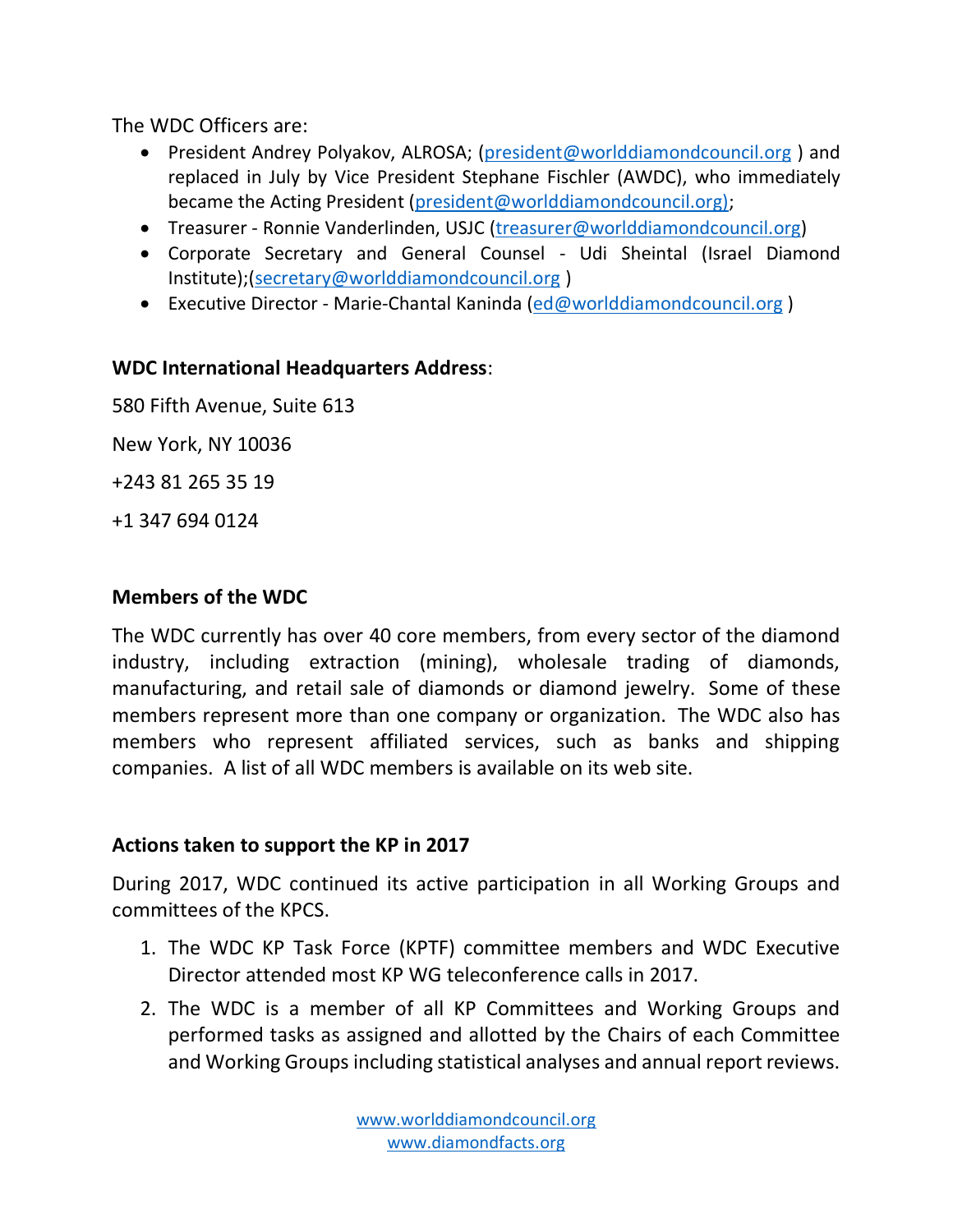- 3. WDC President represented the WDC at the following diamond and jewelry industry events where he highlighted KP engagement and WDC activities:
	- WFDB President's meeting, February 2017, Mumbai, India
	- International Diamond Conference "Mines to Market 2017", March 2017 Mumbai, India - Presentation "Defending the True Value of a Diamond" and panel discussion
	- Meeting with KP Chair of Australia, Robert Owen-Jones, March 2017, Antwerp, Belgium
	- WDC Breakfast Meeting, June 2017, JCK Show, Las Vegas, USA Summary of the 2017 KP Intersession was made to the attendees
	- CIBJO Congress, September 2017 at Bangkok Thailand;
	- Guanzhou International Jewelry and Diamond Conference, in November 2017.
- 4. WDC President spoke at the KP Intercessional and Plenary meetings, respectively in Perth and in Brisbane, and attended meetings with the 2017 KP Chair and Vice Chair, ASM, KP WG Chairs, KP Participants and Observers, and various government officials.
- 5. WDC Chair, Executive Director and some members attended forums, meetings, calls with the Civil Society Coalition (CSC), in order to exchange on diamond governance and how best to strengthen the KP.
- 6. WDC members attended the KP Special Forum on diamond equity at the Intersessional meeting in Perth. The panel was composed of Retailers (Signet, a WDC Member), Producing Company (Alrosa, a WDC Member), Artisanal Producing Countries and Civil Society.
- 7. The WDC held bilateral meetings at the KP intercessional in Perth with the following KP Participants and Observers: KP Chair/Australia, KP Vice Chair/EU, China, DRC, India, South Africa, USA
- 8. The WDC held bilateral meetings at the KP Plenary in Brisbane with the following KP Participants: KP Chair/Australia, KP Vice Chair/EU, China, India, South Africa, Botswana, Russia
- 9. The WDC held two KP Observers Forum, respectively at the Intercessional meeting on April 30th and at the KP Plenary meeting on December 9th, 2017. The meetings were attended by WDC delegates and representatives from PACT/IMPACT, DDI and ADPA.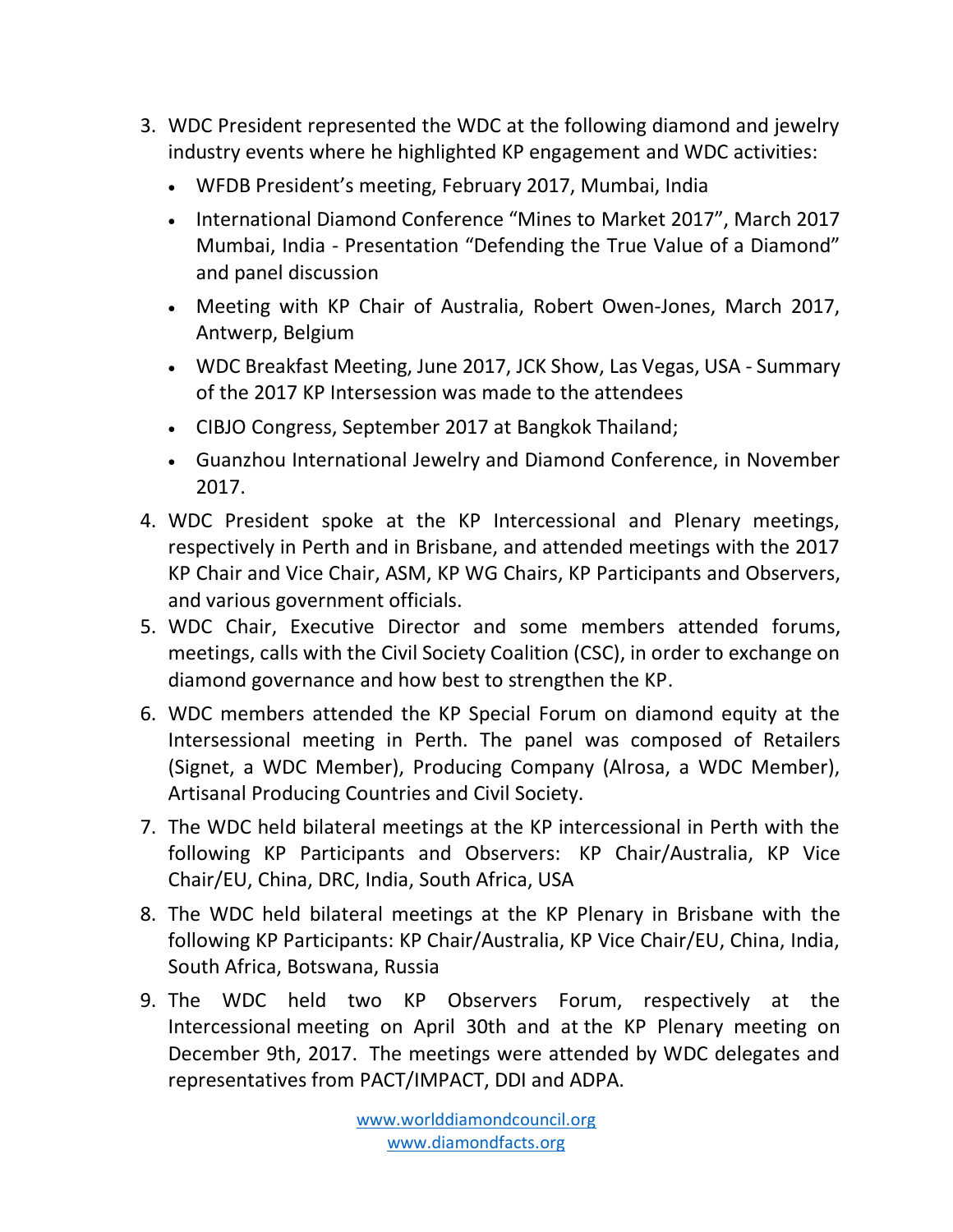- 10. At the KP Plenary on December  $13<sup>th</sup>$ , the WDC attended the three Special Fora on:
	- Artisanal Small Scale Mining (ASM) and Sustainable Development (Chaired by DDI), Karla Basselier from AWDC was a panelist
	- Sustainability Reporting (Chaired by GRI), Karla Basselier, Feriel Ferouki and Peter Karakchiev were panelists
	- Block Chain technology and the diamond trade lead by Feriel Ferouki, on behalf of De Beers
- 11.The following WDC members participated in Review Visits/Missions:
	- a. Norway WDC Board member Edward Asscher
	- b. Sri Lanka- AWDC/ Nick De Vlaminck
	- c. Israel ALROSA/ Galina Andreeva
	- d. Botswana ALROSA/Maxim Makogorenko
	- e. Gabon WDC Executive Director/Marie-Chantal Kaninda (Review Mission)
- 12.WDC representatives, Udi Sheintal and Damian Gagnon, continued to serve on the CAR MT, as requested in the Administrative Decision on CAR and subsequent Operational Framework. The WGDE Chair and other technical experts support the CAR MT through examination and monitoring of export shipments from CAR.
- 13.The WDC continued to serve as chair of the WGDE's Sub Group on Valuation, and assisted with efforts related to WGDE Sub-Group on Valuation.
- 14.WDC actively contributed to the continued review cycle of the KPCS by submitting extensive proposals concentrating around:
	- Revision of KP Core document:
	- Strengthening of the KP Peer review system;
	- Creation of a Permanent KP Secretariat
- 15.During the Plenary in Brisbane WDC presented its detailed proposals to the creation, funding and practical functioning of the KP Secretariat.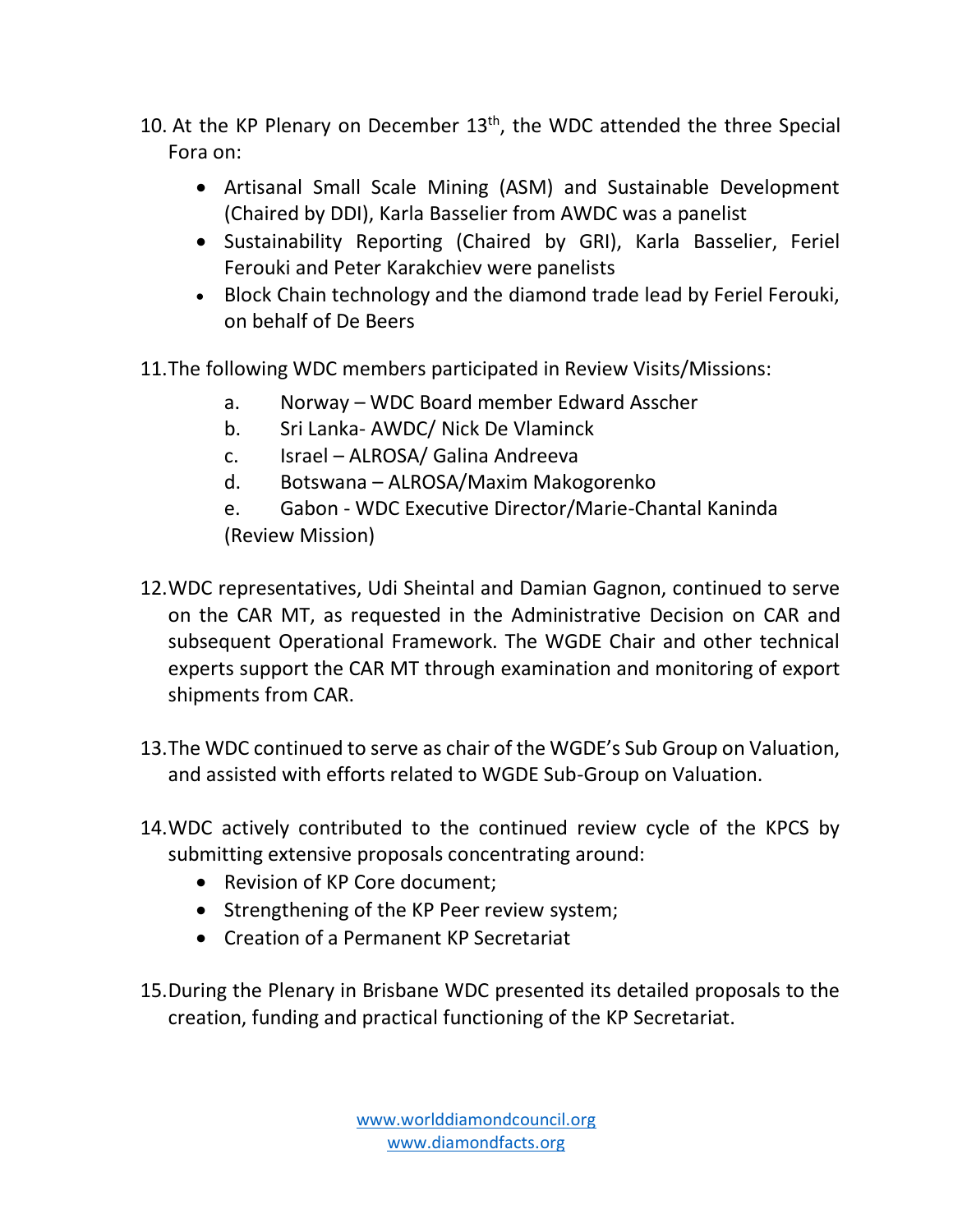16.In November 2017, WDC relaunched the diamondfacts.org website designed to provide basic facts about diamonds and the importance of diamond mining in major producing nations, useful links to other resources about the "diamond story".

#### **Administrative Support Mechanism**

As noted in the 2015 KP Plenary Final Communique, the 2015 KP Chair, upon approval of the KP Plenary, extended the ASM mandate until Plenary 2019, to continue its role in hosting and implementing the Administrative Support Mechanism for services which are administrative in nature. The ASM, through members of the WDC, continued to voluntarily undertake the designated tasks including:

- Antwerp World Diamond Centre Central focal point of the ASM including Knowledge Management, Institutional Memory and KP web site hosting and maintenance
- Gem and Jewelry Export Promotion Council of India Logistical support for KP Chair, KP Vice Chair, Chairs of WGs and Ad Hoc committees
- Israel Diamond Institute Communications
- Diamond Development Initiative (an Independent Observer, not a member of WDC) – Brings its Technical and Professional Assistance.

2017 Activities of the ASM continued as performed in 2016, specifically:

- Provide communications services for the KP Chair, facilitating all messages sent to Participants and Observers of the KPCS.
- Through the hosting and maintenance of the web site, provided an enhanced compilation of KPCS official documents, and published completed review visit reports, both in short version (for the public section of the web site) and the longer versions for the "Members Only" section for the web site.
- Collection of minutes of all working group telephone conference calls and meetings.
- Administrative and support services prior to, and during the Intersessional and Plenary meetings in Perth and Dubai, such as registration and visa coordination, session agendas, etc.
- Meetings with the KP Vice Chair at Intersessional and Plenary meetings to assist with smooth transition to 2018 chairmanship.